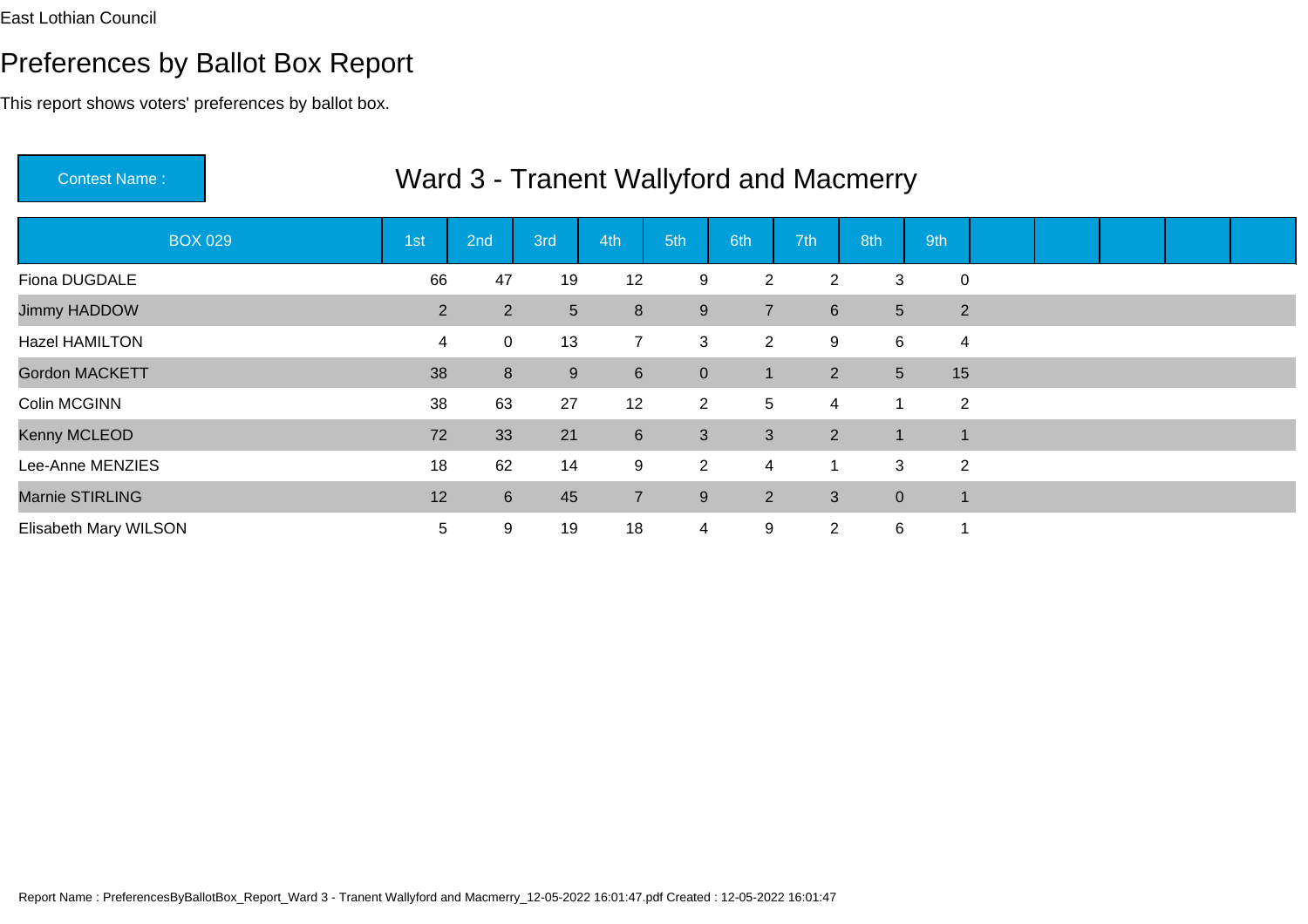| <b>Contest Name:</b>  |                |                 |                |                |                  |                |                | Ward 3 - Tranent Wallyford and Macmerry |                |  |  |  |
|-----------------------|----------------|-----------------|----------------|----------------|------------------|----------------|----------------|-----------------------------------------|----------------|--|--|--|
| <b>BOX 030</b>        | 1st            | 2nd             | 3rd            | 4th            | 5th              | 6th            | 7th            | 8th                                     | 9th            |  |  |  |
| Fiona DUGDALE         | 72             | 46              | 23             | $\overline{7}$ | 5                | 3              | $\overline{2}$ | 3                                       | $\mathbf 0$    |  |  |  |
| Jimmy HADDOW          | 2 <sup>1</sup> | $\overline{4}$  | 9              | $\overline{7}$ | $\overline{7}$   | $\overline{2}$ | 5              | 3                                       | 5              |  |  |  |
| Hazel HAMILTON        |                | 0               | $\overline{7}$ | 5              | 1                | $\overline{4}$ | $2^{\circ}$    | $\overline{7}$                          | $\overline{2}$ |  |  |  |
| <b>Gordon MACKETT</b> | 47             | $\overline{7}$  | 16             | 3              | $\mathbf{1}$     | $\overline{2}$ |                | $\blacksquare$                          | 12             |  |  |  |
| Colin MCGINN          | 33             | 68              | 23             | 13             | $\overline{4}$   | 4              | 4              | $\mathbf 0$                             | $\pmb{0}$      |  |  |  |
| Kenny MCLEOD          | 66             | 36              | 14             | 3              | $\mathbf{3}$     | $\overline{0}$ | 2 <sup>1</sup> | 3 <sup>2</sup>                          | $\overline{0}$ |  |  |  |
| Lee-Anne MENZIES      | 21             | 59              | 12             | 8              | $\overline{2}$   | $\mathbf{1}$   |                | $\overline{2}$                          | $\overline{2}$ |  |  |  |
| Marnie STIRLING       | 12             | 10 <sup>°</sup> | 42             | $\overline{7}$ | $6 \overline{6}$ | $\overline{4}$ | $\overline{4}$ | $\overline{0}$                          | $\pmb{0}$      |  |  |  |
| Elisabeth Mary WILSON | 10             | 8               | 25             | 26             | $\overline{7}$   | 6              | $\overline{2}$ | 3                                       | $\mathbf 0$    |  |  |  |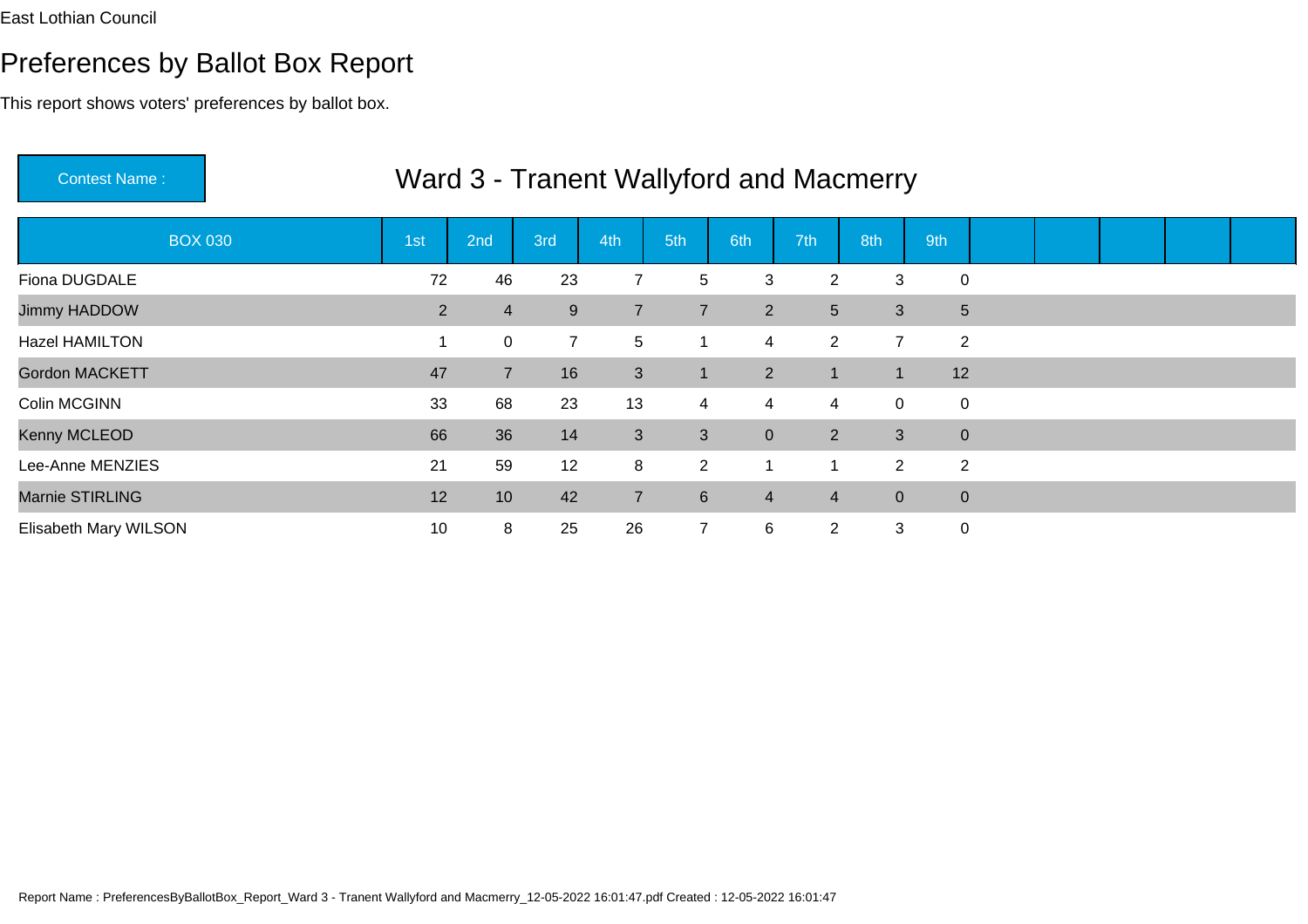## Preferences by Ballot Box Report

| <b>Contest Name:</b>  |                |                |                |                |                  |                |                | Ward 3 - Tranent Wallyford and Macmerry |                  |  |  |  |
|-----------------------|----------------|----------------|----------------|----------------|------------------|----------------|----------------|-----------------------------------------|------------------|--|--|--|
| <b>BOX 031</b>        | 1st            | 2nd            | 3rd            | 4th            | 5th              | 6th            | 7th            | 8th                                     | 9th              |  |  |  |
| Fiona DUGDALE         | 55             | 40             | 14             | 8              | 5                |                |                | 0                                       | $\mathbf 0$      |  |  |  |
| Jimmy HADDOW          | 3              | 1              | $\overline{7}$ | $\overline{7}$ | 2 <sup>1</sup>   | $\mathbf{1}$   | $\mathbf 1$    | $\mathbf{3}$                            | $\overline{1}$   |  |  |  |
| Hazel HAMILTON        | $\overline{2}$ | $\mathbf 1$    | 5 <sup>5</sup> | 4              | $\overline{2}$   | 1              |                | 3                                       | 4                |  |  |  |
| <b>Gordon MACKETT</b> | 16             | $\overline{4}$ | 5 <sup>5</sup> | $\overline{0}$ | $6 \overline{6}$ | $\mathbf{0}$   |                |                                         | 3                |  |  |  |
| Colin MCGINN          | 41             | 46             | 17             | 10             | $\overline{4}$   | $\overline{2}$ | -1             | 0                                       | $\boldsymbol{0}$ |  |  |  |
| Kenny MCLEOD          | 60             | 27             | 11             | $2^{\circ}$    | $\overline{2}$   | $\overline{2}$ | $\mathbf 1$    | $\overline{2}$                          | $\mathbf{0}$     |  |  |  |
| Lee-Anne MENZIES      | 18             | 55             | 9              | $\overline{2}$ | $\mathbf{1}$     | 3              | $\overline{2}$ | 0                                       | 2                |  |  |  |
| Marnie STIRLING       | 12             | 9              | 36             | $\overline{7}$ | $\overline{4}$   | $\overline{0}$ | 3              | $\overline{2}$                          | $\mathbf{0}$     |  |  |  |
| Elisabeth Mary WILSON | 4              | 5              | 11             | 11             | $\overline{4}$   | $\overline{2}$ |                | 1                                       | $\mathbf 0$      |  |  |  |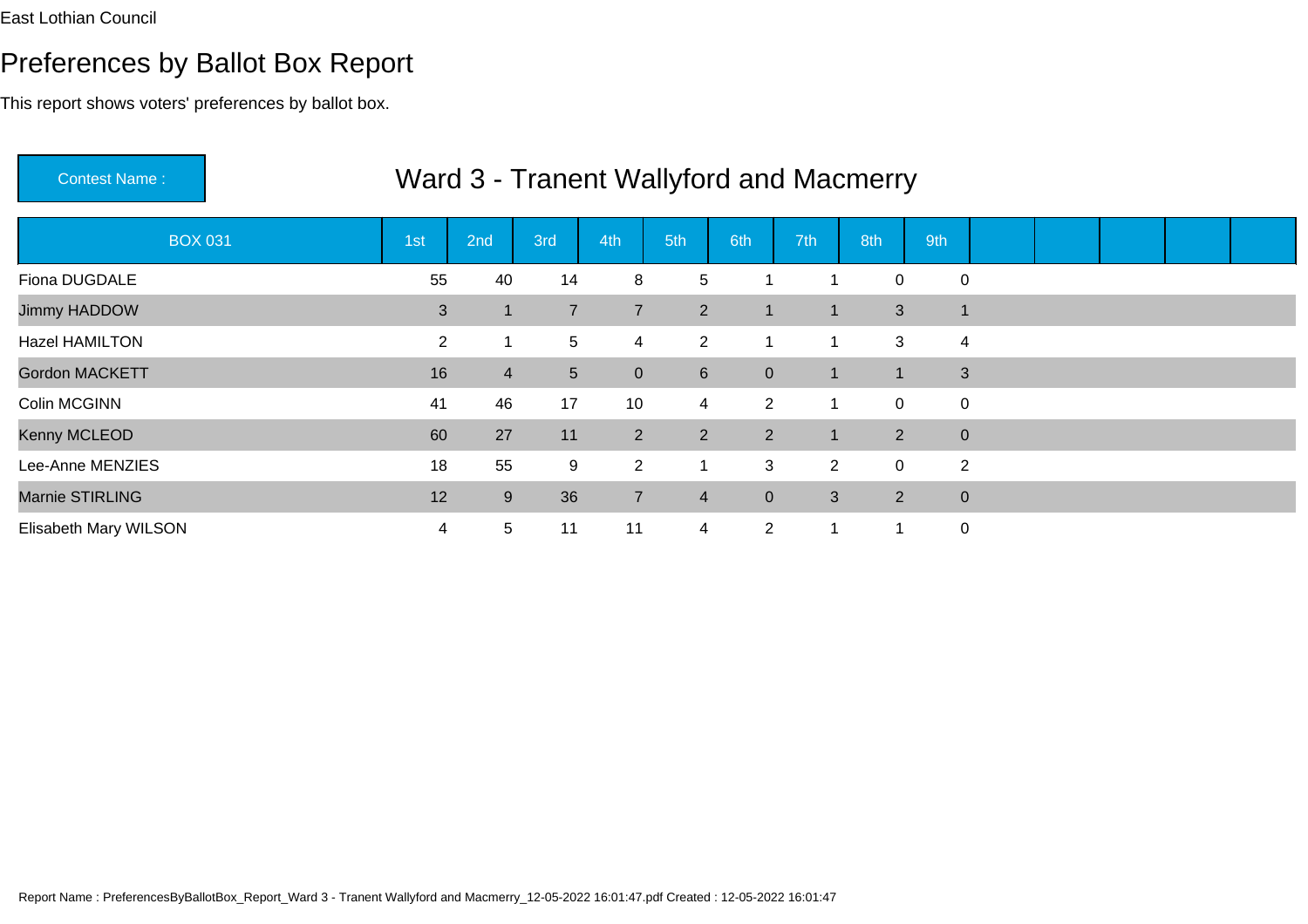| <b>Contest Name:</b>  |                |     |     |                 |                |                |                | Ward 3 - Tranent Wallyford and Macmerry |                |  |  |  |
|-----------------------|----------------|-----|-----|-----------------|----------------|----------------|----------------|-----------------------------------------|----------------|--|--|--|
| <b>BOX 032</b>        | 1st            | 2nd | 3rd | 4th             | 5th            | 6th            | 7th            | 8th                                     | 9th            |  |  |  |
| Fiona DUGDALE         | 41             | 119 | 22  | 9               | 12             | 4              |                |                                         | 1              |  |  |  |
| Jimmy HADDOW          | $\overline{4}$ | 5   | 14  | $6\overline{6}$ | $6\phantom{1}$ | $\overline{7}$ | 8              | 3                                       | 3              |  |  |  |
| Hazel HAMILTON        | 4              | 3   | 5   | 13              | $\overline{2}$ | $\overline{2}$ | 6              | 8                                       | $\mathbf 0$    |  |  |  |
| <b>Gordon MACKETT</b> | 38             | 9   | 21  | $2^{\circ}$     | 3              | 2              | 3              | $\overline{2}$                          | 13             |  |  |  |
| Colin MCGINN          | 125            | 40  | 22  | 10              | 6              | 3              |                | $2^{\circ}$                             | $\overline{0}$ |  |  |  |
| Kenny MCLEOD          | 72             | 30  | 29  | 3               | $\overline{2}$ | $\overline{0}$ | $\overline{0}$ | -1                                      | $\mathbf 1$    |  |  |  |
| Lee-Anne MENZIES      | 25             | 75  | 11  | 11              | $\mathbf{1}$   | $\overline{0}$ | 1              | $\blacktriangleleft$                    | 1              |  |  |  |
| Marnie STIRLING       | 8              | 8   | 42  | 16              | $\overline{7}$ | $6\phantom{1}$ |                | -1                                      | $\mathbf{0}$   |  |  |  |
| Elisabeth Mary WILSON | 12             | 12  | 19  | 10              | 8              | 8              | 3              | 4                                       | 3              |  |  |  |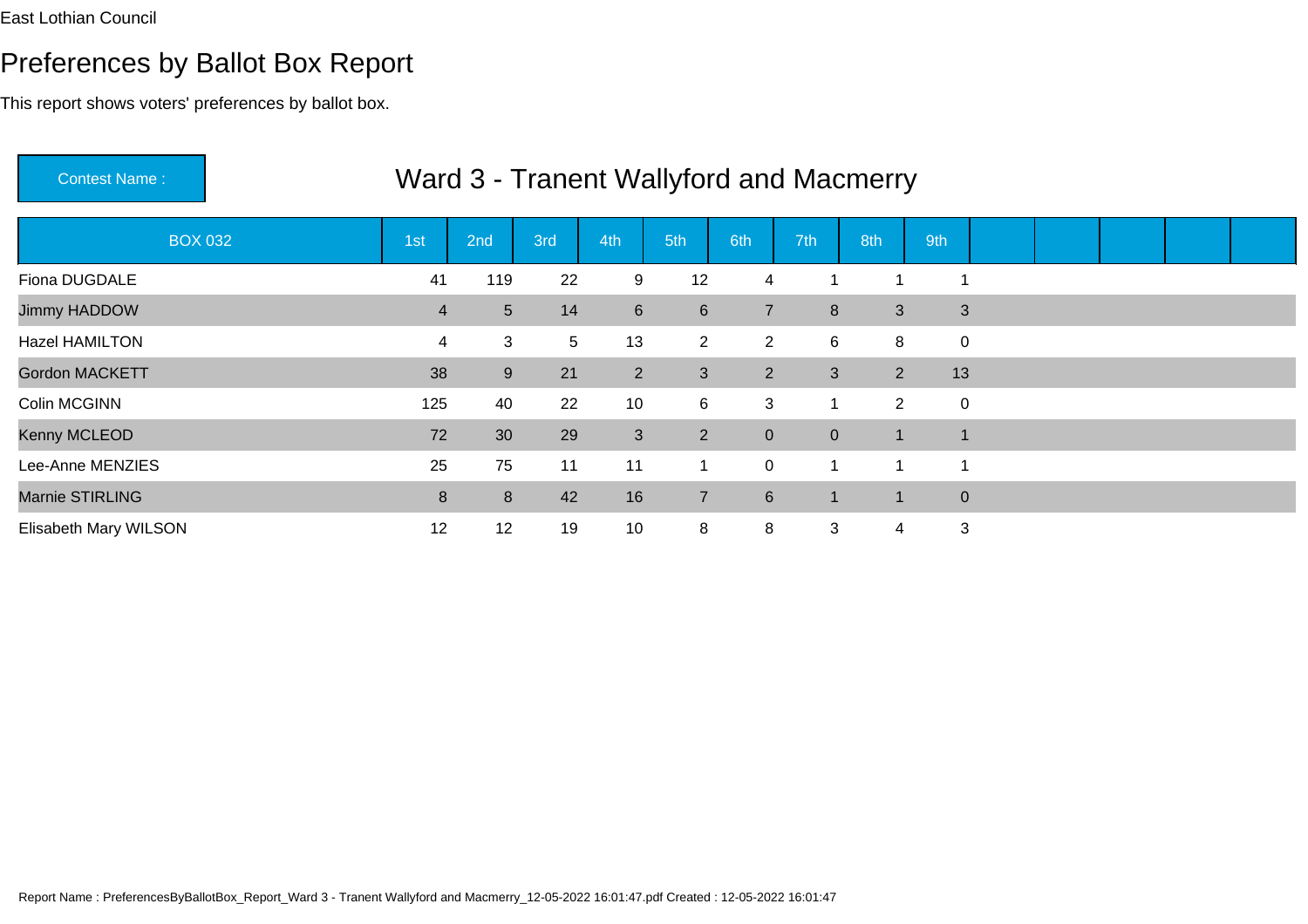# Preferences by Ballot Box Report

| <b>Contest Name:</b>  |                |                |     |                |                |                 |                | Ward 3 - Tranent Wallyford and Macmerry |                |  |  |  |
|-----------------------|----------------|----------------|-----|----------------|----------------|-----------------|----------------|-----------------------------------------|----------------|--|--|--|
| <b>BOX 033</b>        | 1st            | 2nd            | 3rd | 4th            | 5th            | 6th             | 7th            | 8th                                     | 9th            |  |  |  |
| Fiona DUGDALE         | 31             | 94             | 26  | 11             | 6              | 8               | 3              |                                         | 1              |  |  |  |
| Jimmy HADDOW          | $\overline{4}$ | 5              | 13  | $\overline{4}$ | 13             | $5\phantom{.0}$ | 8              | $6 \overline{6}$                        | $\pmb{0}$      |  |  |  |
| Hazel HAMILTON        | $\mathbf 0$    |                | 3   | 12             | 5              | 5               | $\overline{7}$ | $\overline{7}$                          | $\overline{2}$ |  |  |  |
| <b>Gordon MACKETT</b> | 13             | $\overline{7}$ | 18  | $\mathbf{1}$   | $\mathbf{0}$   | $\overline{4}$  | $\overline{0}$ | $\overline{4}$                          | 17             |  |  |  |
| Colin MCGINN          | 107            | 37             | 23  | 15             | 8              | 3               | 4              | $\overline{2}$                          | $\mathbf 0$    |  |  |  |
| Kenny MCLEOD          | 78             | 36             | 16  | $2^{\circ}$    | $\overline{0}$ | 3               | 2 <sup>1</sup> | 3                                       | 3              |  |  |  |
| Lee-Anne MENZIES      | 29             | 67             | 13  | $\mathbf{3}$   | $\overline{2}$ | $\mathbf 0$     | 3              | $\overline{2}$                          | 3              |  |  |  |
| Marnie STIRLING       | 10             | 3              | 52  | $6\phantom{1}$ | 9              | $\overline{4}$  | $\overline{2}$ | $\overline{2}$                          | 3              |  |  |  |
| Elisabeth Mary WILSON |                |                | 14  | 19             | 5              | 6               | 6              | $\overline{7}$                          | 1              |  |  |  |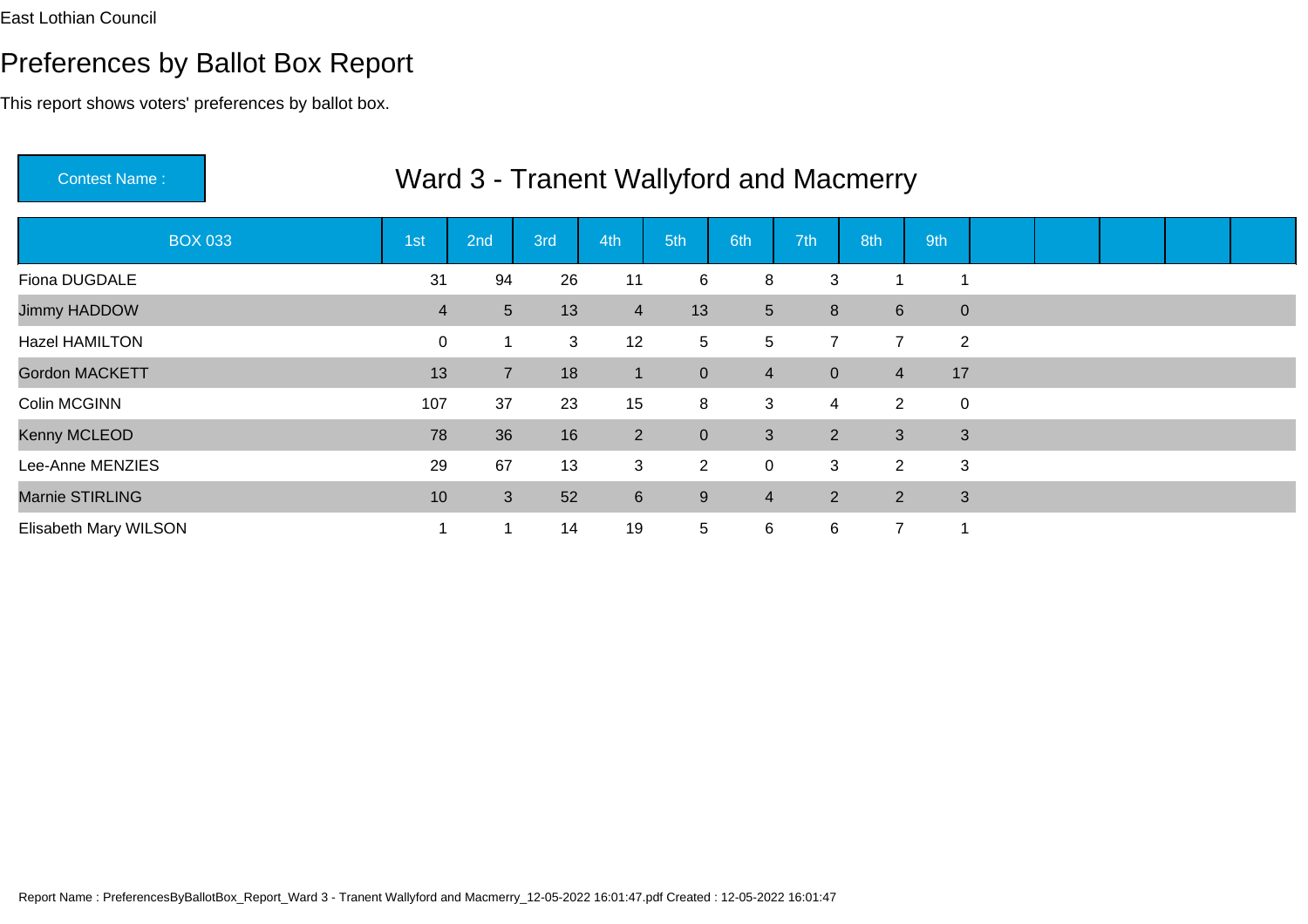## Preferences by Ballot Box Report

| <b>Contest Name:</b>  |             |                 |     |                |                 |                 |                | Ward 3 - Tranent Wallyford and Macmerry |                         |  |  |  |
|-----------------------|-------------|-----------------|-----|----------------|-----------------|-----------------|----------------|-----------------------------------------|-------------------------|--|--|--|
| <b>BOX 034</b>        | 1st         | 2nd             | 3rd | 4th            | 5th             | 6th             | 7th            | 8th                                     | 9th                     |  |  |  |
| Fiona DUGDALE         | 54          | 74              | 39  | 14             | 5               | 5               | $\overline{2}$ | $\overline{2}$                          | 1                       |  |  |  |
| Jimmy HADDOW          | $2^{\circ}$ | $\overline{2}$  | 9   | 5 <sup>5</sup> | 10 <sup>1</sup> | 3               | $\overline{7}$ | 6 <sup>1</sup>                          | $\overline{4}$          |  |  |  |
| Hazel HAMILTON        |             | 0               | 8   | 14             | $\overline{2}$  | 6               | 9              | 4                                       | $\overline{\mathbf{4}}$ |  |  |  |
| <b>Gordon MACKETT</b> | 23          | 10 <sup>°</sup> | 9   | $\overline{0}$ | 3               | 2               | $2^{\circ}$    | 5 <sup>5</sup>                          | 16                      |  |  |  |
| Colin MCGINN          | 83          | 59              | 20  | 16             | 8               | $5\phantom{.0}$ | 4              | $\mathbf 0$                             | 1                       |  |  |  |
| Kenny MCLEOD          | 59          | 52              | 22  | 9              | 2 <sup>1</sup>  | 3               | 3              | -1                                      | $\mathbf{0}$            |  |  |  |
| Lee-Anne MENZIES      | 42          | 58              | 9   | 17             | 3               | 1               | $\overline{2}$ | -1                                      | $\overline{2}$          |  |  |  |
| Marnie STIRLING       | 12          | ฯ∖              | 49  | 15             | 13              | $6\phantom{1}$  | $\overline{2}$ | $\overline{2}$                          | $\mathbf 1$             |  |  |  |
| Elisabeth Mary WILSON | 6           | 5               | 21  | 22             | 8               | 13              | $\overline{2}$ | 10                                      | $\mathbf 0$             |  |  |  |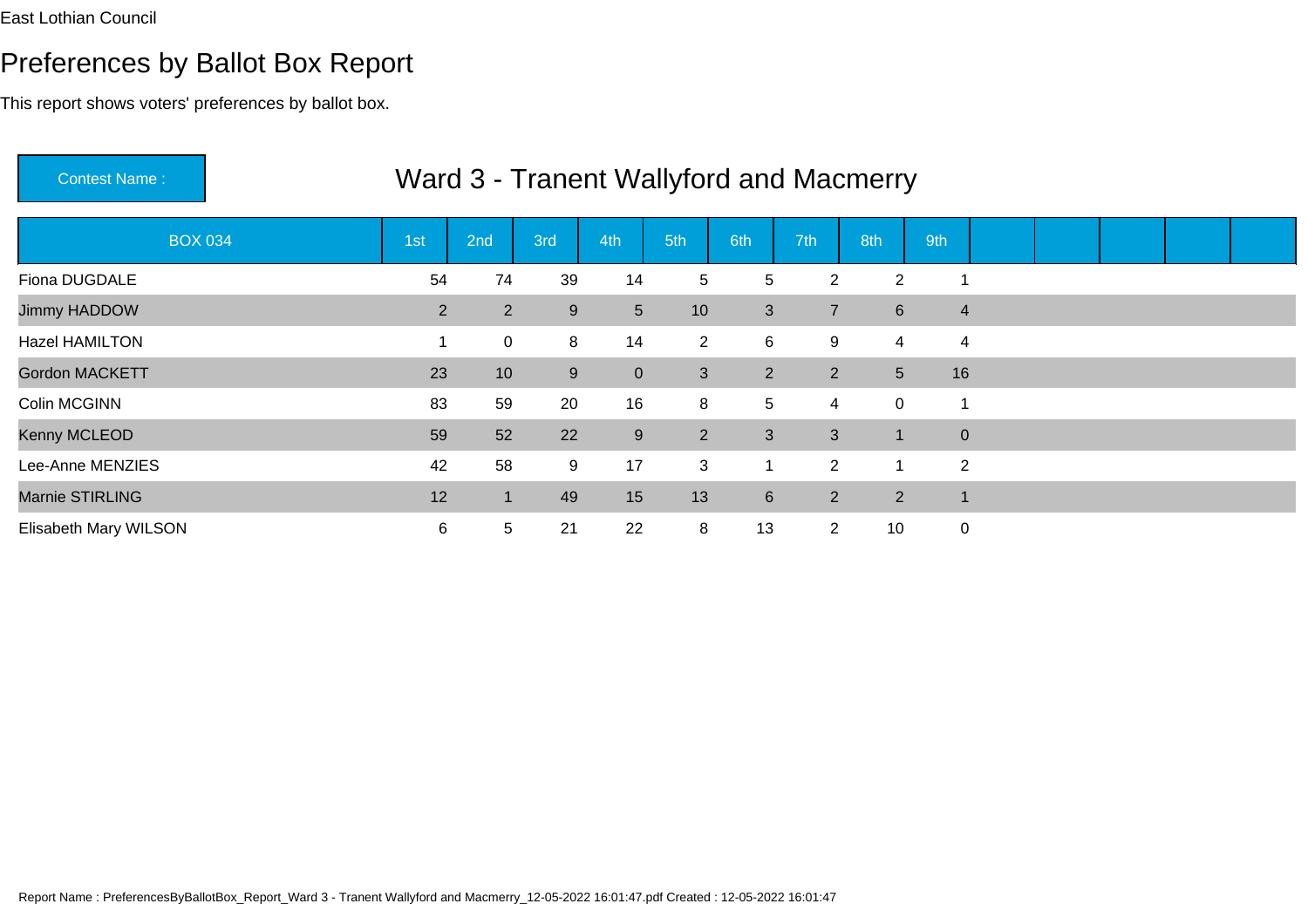$\frac{1}{2}$ 

## Preferences by Ballot Box Report

This report shows voters' preferences by ballot box.

| <b>UUITIUUL I VALITU.</b> |                |                |             |                |                |                      |                | <u>VVAIU J - TIANGIIL VVAIIVIUU ANU IVIAUNIGITY</u> |                |  |  |  |
|---------------------------|----------------|----------------|-------------|----------------|----------------|----------------------|----------------|-----------------------------------------------------|----------------|--|--|--|
| <b>BOX 035</b>            | 1st            | 2nd            | 3rd         | 4th            | 5th            | 6th                  | 7th            | 8th                                                 | 9th            |  |  |  |
| Fiona DUGDALE             | 61             | 106            | 14          | 11             | 5 <sup>5</sup> | 3                    | 3              | $\overline{2}$                                      | $\pmb{0}$      |  |  |  |
| Jimmy HADDOW              | $\overline{2}$ | $\overline{2}$ | 9           | 10             | 16             | $\overline{4}$       | $\overline{2}$ | 3                                                   | 1              |  |  |  |
| <b>Hazel HAMILTON</b>     |                | $\overline{2}$ | $6^{\circ}$ | 9              | $\overline{0}$ | 5                    | $\overline{2}$ | $5\phantom{.0}$                                     | $\overline{2}$ |  |  |  |
| Gordon MACKETT            | 32             | $\overline{7}$ | 23          | 8              | $\mathbf{1}$   | $\pmb{0}$            | $\overline{2}$ | $\overline{0}$                                      | 11             |  |  |  |
| Colin MCGINN              | 116            | 57             | 17          | 11             | 6              | 3                    | $\overline{2}$ | -1                                                  | $\pmb{0}$      |  |  |  |
| Kenny MCLEOD              | 48             | 30             | 33          | $\mathfrak{S}$ | $\overline{0}$ | $\overline{4}$       | $2^{\circ}$    | 2                                                   | $\mathbf{3}$   |  |  |  |
| Lee-Anne MENZIES          | 27             | 35             | 11          | 11             | 3              | $\blacktriangleleft$ | 5              | 5                                                   | 1              |  |  |  |
| Marnie STIRLING           | 10             | 10             | 33          | $\overline{7}$ | $\overline{7}$ | $\overline{4}$       | 3              |                                                     | 3              |  |  |  |
| Elisabeth Mary WILSON     | 3              | 5              | 19          | 25             | 6              | $\overline{4}$       | 3              | 4                                                   | $\pmb{0}$      |  |  |  |

# Ward 3 - Tranent Wallyford and Macmerry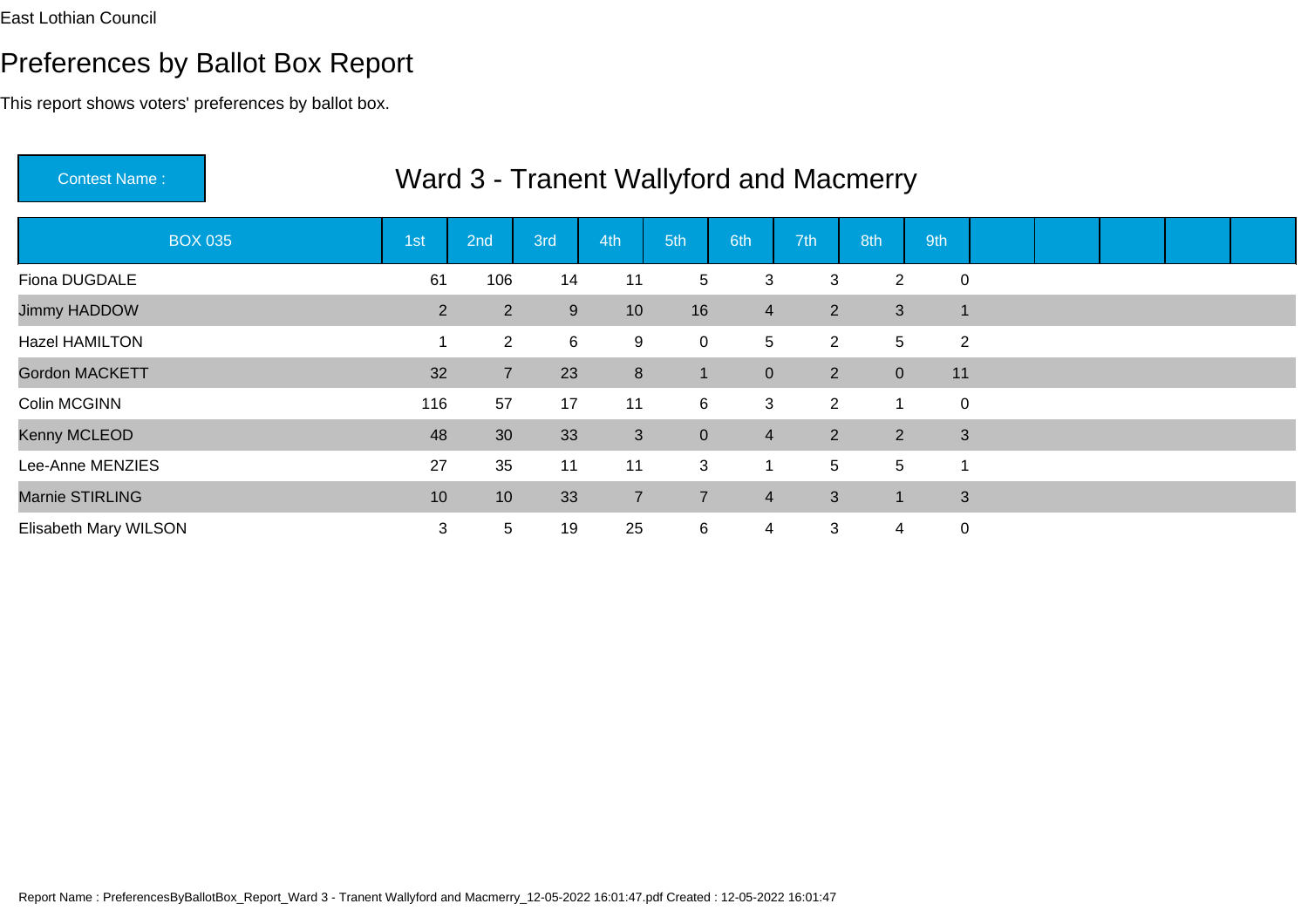This report shows voters' preferences by ballot box.

| <b>Contest Name:</b>  |                |     |     |                |                |                |                 | Ward 3 - Tranent Wallyford and Macmerry |                |  |  |  |
|-----------------------|----------------|-----|-----|----------------|----------------|----------------|-----------------|-----------------------------------------|----------------|--|--|--|
| <b>BOX 036</b>        | 1st            | 2nd | 3rd | 4th            | 5th            | 6th            | 7th             | 8th                                     | 9th            |  |  |  |
| Fiona DUGDALE         | 67             | 100 | 26  | 12             | 5              | $\overline{2}$ |                 | $\overline{2}$                          | $\mathbf 0$    |  |  |  |
| Jimmy HADDOW          | $\overline{2}$ | 1   | 12  | $\overline{5}$ | $\overline{4}$ | $\overline{1}$ | $5\overline{)}$ | $6\overline{6}$                         | $\mathbf 0$    |  |  |  |
| <b>Hazel HAMILTON</b> | $\overline{7}$ | 0   | 5   | $\overline{7}$ | $\overline{4}$ | $\overline{7}$ | 6               | $\overline{4}$                          | $\pmb{0}$      |  |  |  |
| <b>Gordon MACKETT</b> | 42             | 11  | 9   | 2              | $\overline{4}$ | $\mathbf{1}$   | $2^{\circ}$     | $\overline{0}$                          | 16             |  |  |  |
| Colin MCGINN          | 92             | 57  | 27  | 16             | 3              |                | 3               | 3                                       | 0              |  |  |  |
| Kenny MCLEOD          | 67             | 41  | 16  | 8              | $6\phantom{1}$ | $\mathbf{0}$   | $\overline{0}$  | $\mathbf{3}$                            | $\overline{1}$ |  |  |  |
| Lee-Anne MENZIES      | 27             | 55  | 18  | 14             | $\mathbf{1}$   | 3              | 0               |                                         | 3              |  |  |  |
| Marnie STIRLING       | 15             | 11  | 33  | $9\,$          | 8              | $6\phantom{1}$ | $\overline{2}$  | $\blacksquare$                          | $\pmb{0}$      |  |  |  |
| Elisabeth Mary WILSON | 6              | 10  | 14  | 13             | 8              | $\overline{7}$ | 6               |                                         | 1              |  |  |  |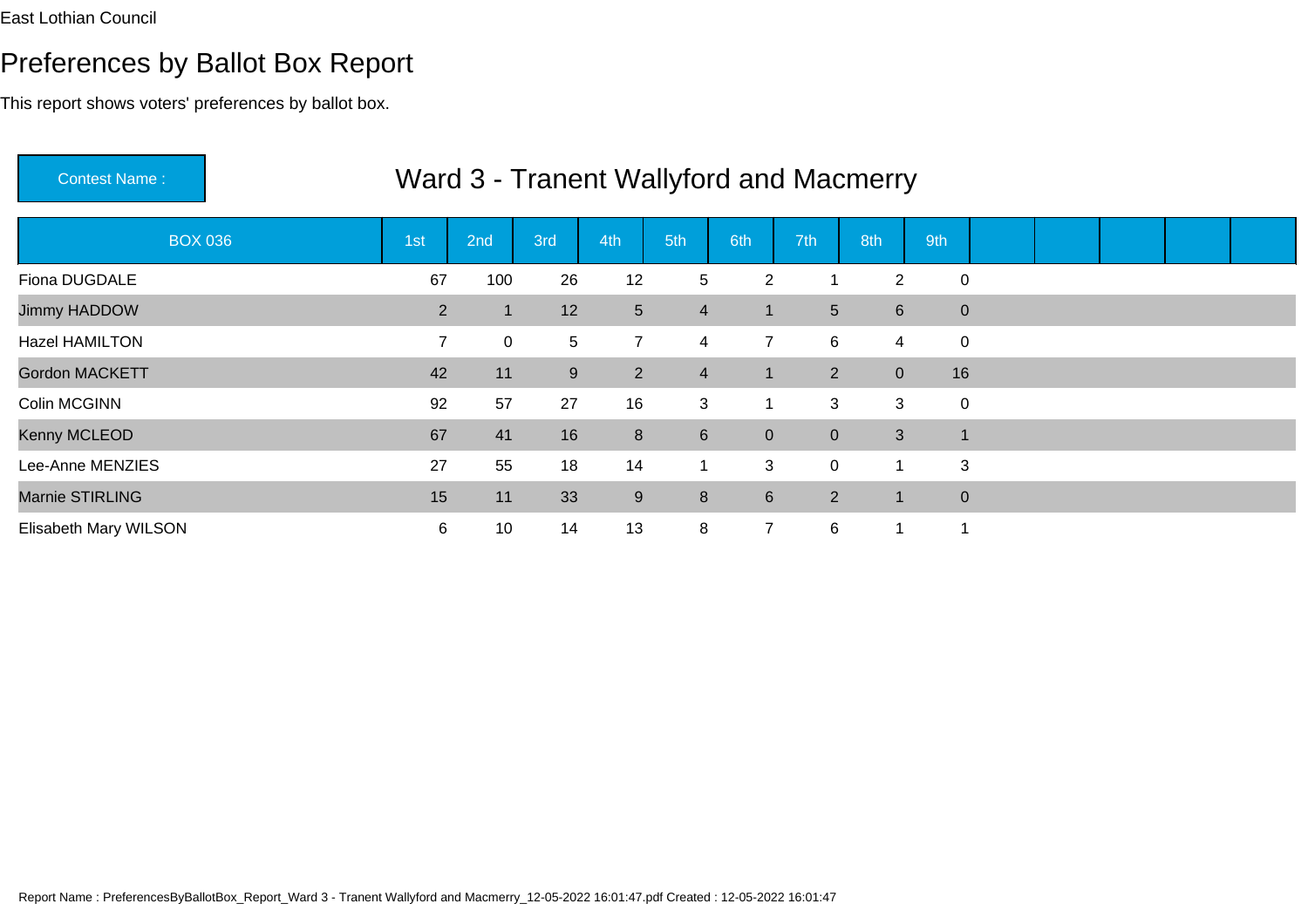This report shows voters' preferences by ballot box.

| <b>Contest Name:</b>  |                |                |     |                  |     |                |                 | Ward 3 - Tranent Wallyford and Macmerry |                         |  |  |  |
|-----------------------|----------------|----------------|-----|------------------|-----|----------------|-----------------|-----------------------------------------|-------------------------|--|--|--|
| BOX 038, 037          | 1st            | 2nd            | 3rd | 4th              | 5th | 6th            | 7th             | 8th                                     | 9th                     |  |  |  |
| Fiona DUGDALE         | 130            | 132            | 43  | 28               | 10  | 7              | 6               | $\overline{2}$                          | 2                       |  |  |  |
| Jimmy HADDOW          | $\overline{0}$ | $\overline{7}$ | 15  | 13               | 13  | 11             | 10 <sup>1</sup> | 10                                      | $\overline{4}$          |  |  |  |
| Hazel HAMILTON        | 6              | 2 <sup>1</sup> | 17  | 13               | 12  | 11             | 12              | 5                                       | $\overline{7}$          |  |  |  |
| <b>Gordon MACKETT</b> | 105            | 18             | 31  | $\boldsymbol{9}$ | 3   | $\overline{4}$ | 3               | 5 <sup>5</sup>                          | 23                      |  |  |  |
| Colin MCGINN          | 123            | 130            | 40  | 27               | 13  | 8              | 5               | 5                                       | $\mathbf 0$             |  |  |  |
| Kenny MCLEOD          | 124            | 62             | 39  | $8\phantom{1}$   | 8   | $\mathbf 1$    | 6               | 8                                       | $\overline{2}$          |  |  |  |
| Lee-Anne MENZIES      | 47             | 116            | 28  | 15               | 8   | 4              | 3               | 8                                       | 5                       |  |  |  |
| Marnie STIRLING       | 20             | 13             | 70  | 15               | 15  | 10             | 6               | 8                                       | 5                       |  |  |  |
| Elisabeth Mary WILSON | 9              | 22             | 44  | 32               | 15  | 16             | 9               | $5\phantom{.0}$                         | $\overline{\mathbf{4}}$ |  |  |  |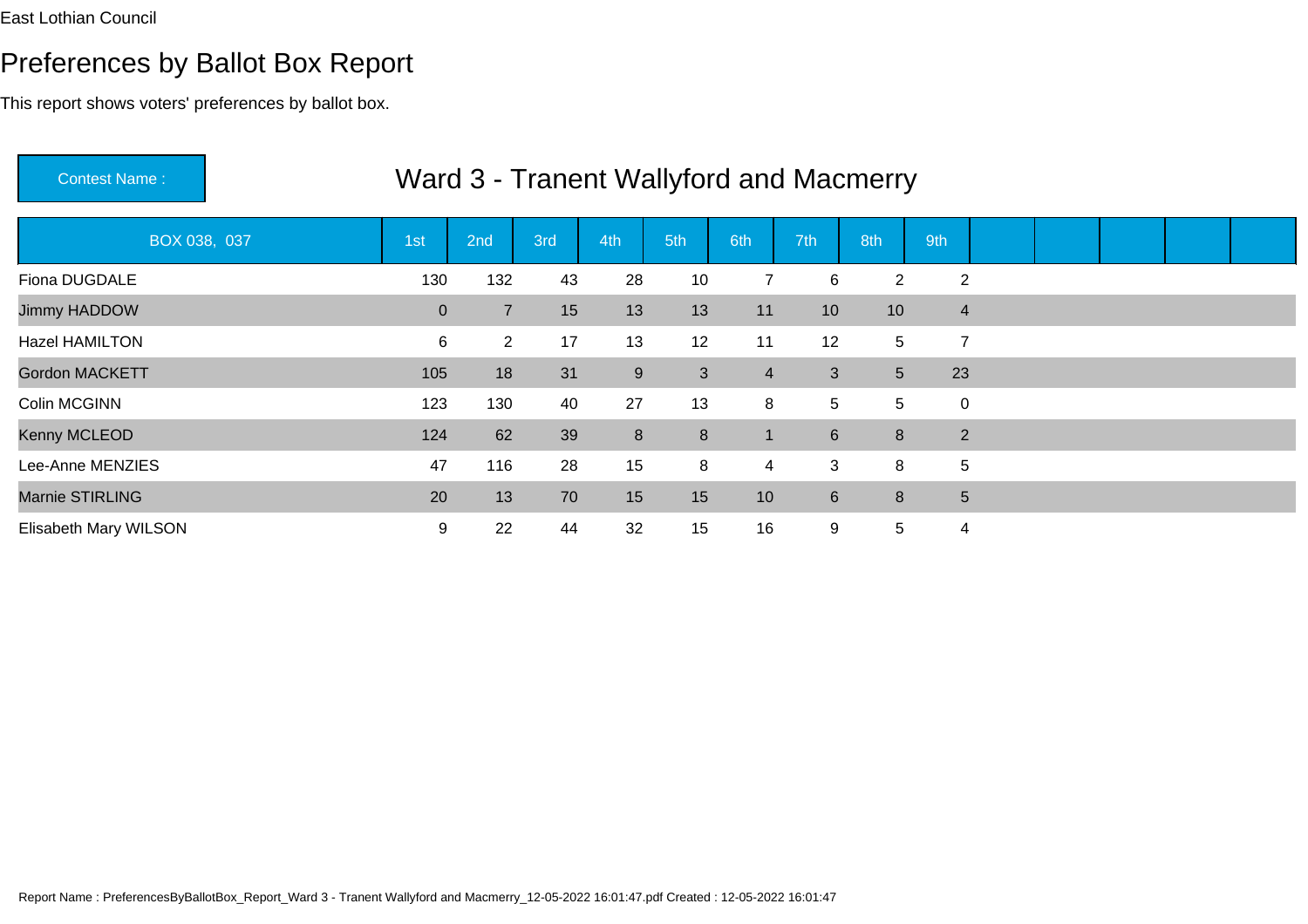| <b>Contest Name:</b>  |                |                |                |                |                 |                |                | Ward 3 - Tranent Wallyford and Macmerry |                |  |  |  |
|-----------------------|----------------|----------------|----------------|----------------|-----------------|----------------|----------------|-----------------------------------------|----------------|--|--|--|
| <b>BOX 039</b>        | 1st            | 2nd            | 3rd            | 4th            | 5th             | 6th            | 7th            | 8th                                     | 9th            |  |  |  |
| Fiona DUGDALE         | 59             | 20             | 19             | 10             | 5               | 3              | 5              | 3                                       | -1             |  |  |  |
| Jimmy HADDOW          |                | $\overline{2}$ | 9              | 3              | 3               | $5\phantom{.}$ | $\overline{7}$ | $6\phantom{1}$                          | 2              |  |  |  |
| Hazel HAMILTON        | 6              | 0              | 10             | 5              | 5               | 3              | $\overline{2}$ | 4                                       | 3              |  |  |  |
| <b>Gordon MACKETT</b> | 25             | $\overline{4}$ | $\overline{7}$ | 3              | 3               | $\mathbf{1}$   | $2^{\circ}$    | 3                                       | 14             |  |  |  |
| Colin MCGINN          | 22             | 47             | 18             | 11             | 6               | 4              | 5              | 3                                       | $\mathbf 0$    |  |  |  |
| Kenny MCLEOD          | 47             | 65             | 14             | $\overline{4}$ | $2^{\circ}$     | 2 <sup>1</sup> | $\overline{2}$ | $\overline{0}$                          | $\mathbf 0$    |  |  |  |
| Lee-Anne MENZIES      | 61             | 48             | 9              | 3              | $\mathbf 1$     | $\overline{2}$ |                | $\overline{2}$                          | $\mathbf 0$    |  |  |  |
| Marnie STIRLING       | 11             | 9              | 37             | 8              | 10 <sup>°</sup> | 5 <sup>5</sup> | $\overline{0}$ | $2^{\circ}$                             | $\mathbf 1$    |  |  |  |
| Elisabeth Mary WILSON | $\overline{2}$ | 14             | 15             | 14             | 5               | 6              | $\overline{4}$ | $\overline{2}$                          | $\overline{2}$ |  |  |  |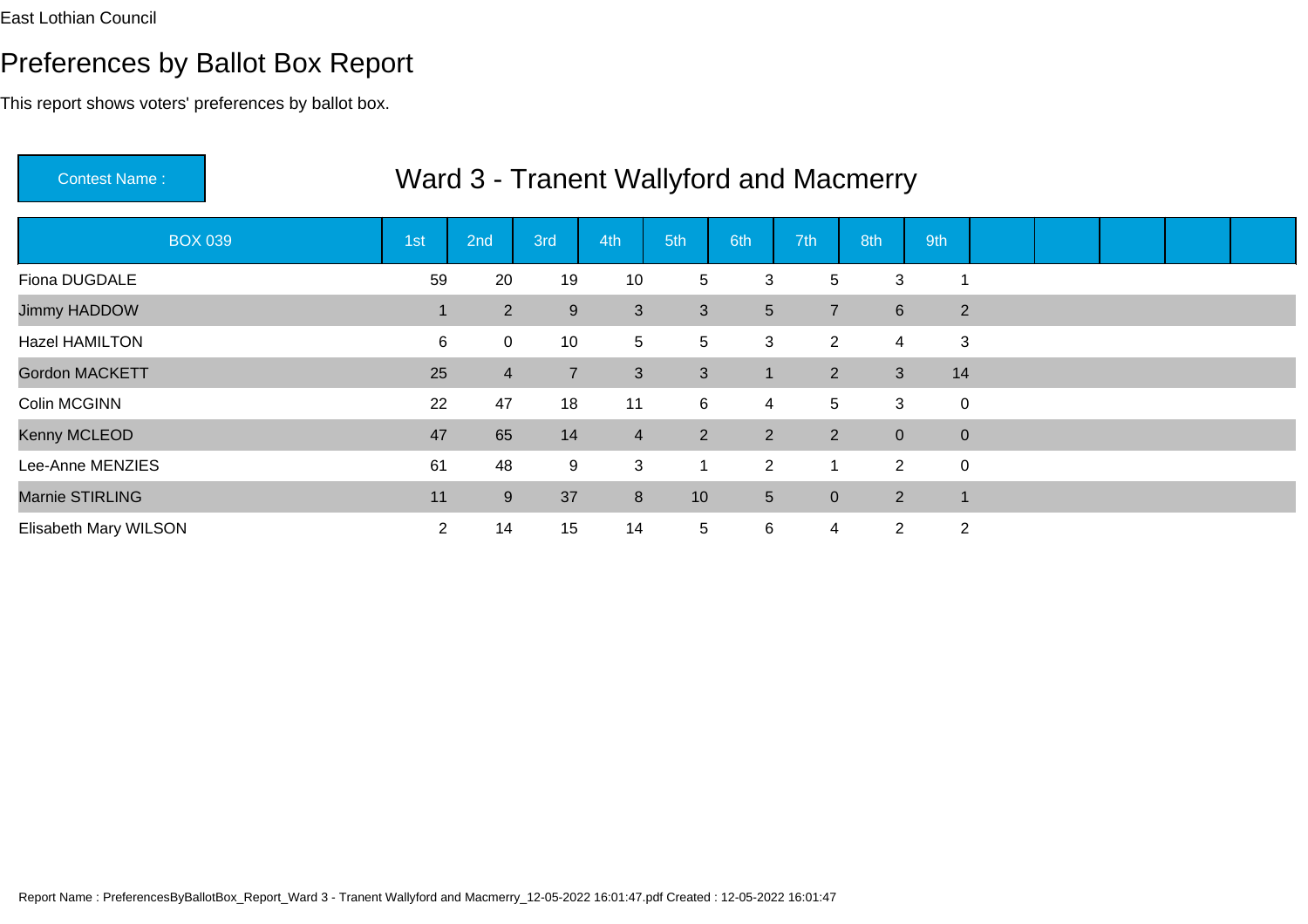This report shows voters' preferences by ballot box.

| <b>Contest Name:</b>  |             |                 |     |                 |                 |                 |                | Ward 3 - Tranent Wallyford and Macmerry |                          |  |  |  |
|-----------------------|-------------|-----------------|-----|-----------------|-----------------|-----------------|----------------|-----------------------------------------|--------------------------|--|--|--|
| <b>BOX 040</b>        | 1st         | 2nd             | 3rd | 4th             | 5th             | 6th             | 7th            | 8th                                     | 9th                      |  |  |  |
| Fiona DUGDALE         | 91          | 37              | 21  | 20              | 9               | 5               | 3              | 3                                       | $\mathbf 0$              |  |  |  |
| Jimmy HADDOW          | 3           | $\overline{0}$  | 11  | 5 <sup>5</sup>  | 10 <sup>°</sup> | $6\phantom{a}$  | $\overline{7}$ | 10                                      | $\mathfrak{B}$           |  |  |  |
| <b>Hazel HAMILTON</b> | $\mathbf 0$ | 4               | 8   | 13              | $2^{\circ}$     | $\overline{2}$  | 5              | $\overline{7}$                          | $\,6$                    |  |  |  |
| <b>Gordon MACKETT</b> | 35          | 5 <sup>5</sup>  | 9   | 3               | 3               | 2 <sup>1</sup>  | $2^{\circ}$    | $\overline{4}$                          | 17                       |  |  |  |
| Colin MCGINN          | 28          | 73              | 25  | 10              | 10              | 4               | 6              | $\overline{2}$                          | 1                        |  |  |  |
| Kenny MCLEOD          | 74          | 54              | 18  | 5               | $\mathbf{1}$    | 3               | $2^{\circ}$    | 2                                       | $\pmb{0}$                |  |  |  |
| Lee-Anne MENZIES      | 42          | 78              | 18  | $5\phantom{.0}$ | 1               | $\mathbf{1}$    | 3              | 2                                       | 1                        |  |  |  |
| Marnie STIRLING       | 17          | 10 <sup>°</sup> | 56  | 10              | $\overline{7}$  | $5\phantom{.0}$ |                | 1                                       | $\overline{\phantom{a}}$ |  |  |  |
| Elisabeth Mary WILSON | 5           | 6               | 13  | 18              | 9               | 11              | 8              | 3                                       | -1                       |  |  |  |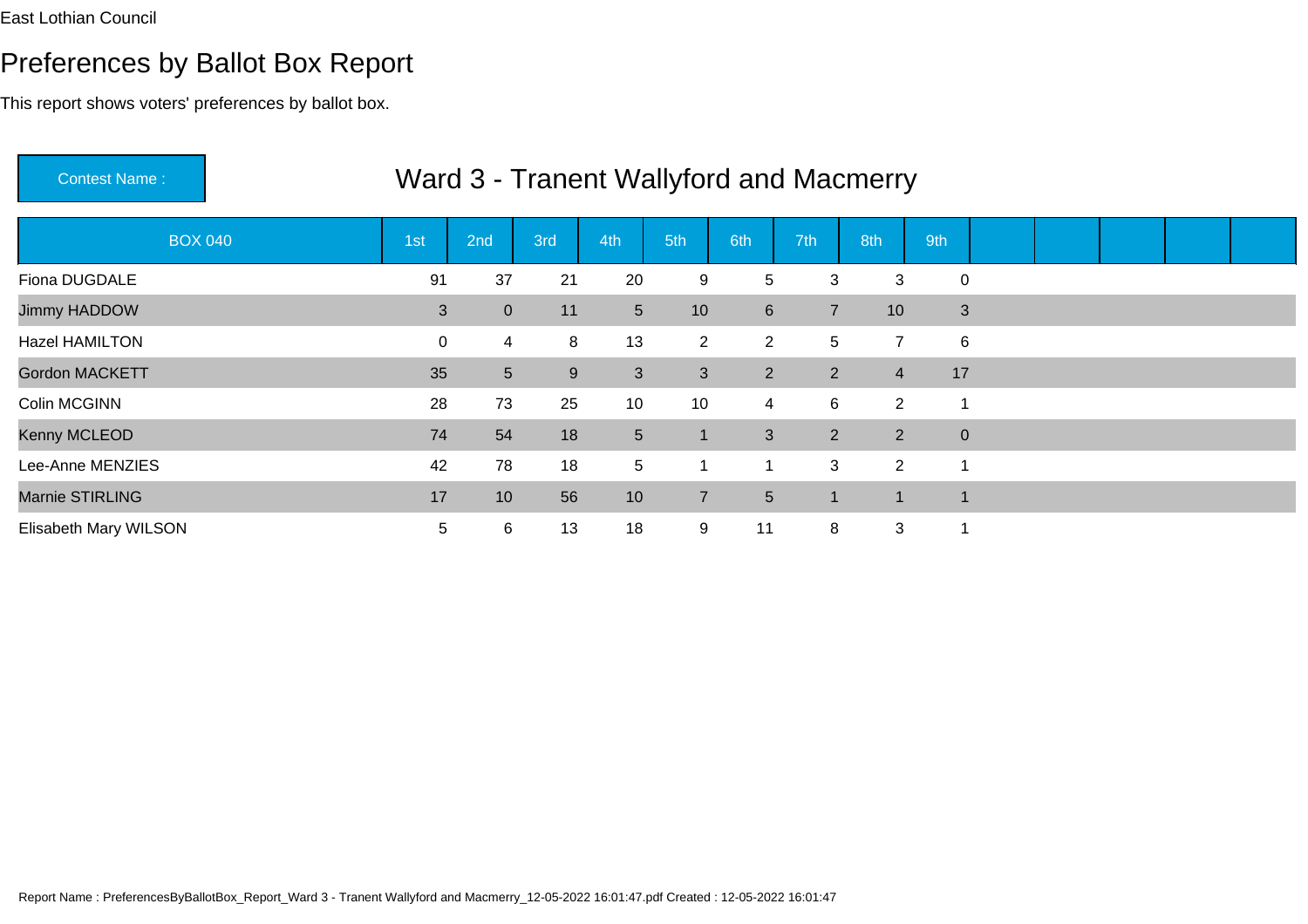This report shows voters' preferences by ballot box.

| Contest Name:         |                |                |             |                  |                | Ward 3 - Tranent Wallyford and Macmerry |                |                |     |                |  |  |
|-----------------------|----------------|----------------|-------------|------------------|----------------|-----------------------------------------|----------------|----------------|-----|----------------|--|--|
| <b>BOX 041</b>        | 1st            | 2nd            | 3rd         | 4th              | 5th            | 6th                                     | 7th            | 8th            | 9th |                |  |  |
| Fiona DUGDALE         | 127            | 31             | 26          | 14               | 12             |                                         | 3              | 0              |     | 1              |  |  |
| Jimmy HADDOW          | $\mathbf{3}$   | $\overline{4}$ | $6^{\circ}$ | $9\,$            | 9              | 3                                       | 5              | $\overline{4}$ |     | $\overline{2}$ |  |  |
| Hazel HAMILTON        | $\overline{2}$ | 3              | 6           | 10               | 3              | $\overline{4}$                          | 8              | 4              |     | $\overline{2}$ |  |  |
| <b>Gordon MACKETT</b> | 41             | 10             | 14          | $\overline{7}$   |                | 3                                       | $\overline{0}$ | $2^{\circ}$    | 11  |                |  |  |
| Colin MCGINN          | 20             | 112            | 27          | 18               | $\overline{4}$ | 10                                      |                | $\mathbf 0$    |     | $\mathbf 0$    |  |  |
| Kenny MCLEOD          | 76             | 68             | 29          | $\bf 8$          | 3              | $2^{\circ}$                             | 3              | $\overline{4}$ |     | $\mathbf 0$    |  |  |
| Lee-Anne MENZIES      | 61             | 80             | 16          | 13               | 3              |                                         | 5              | 3              |     | 3              |  |  |
| Marnie STIRLING       | 23             | 11             | 58          | $\boldsymbol{9}$ | 13             | $6\phantom{1}$                          |                | $2^{\circ}$    |     | $\overline{2}$ |  |  |
| Elisabeth Mary WILSON | 13             | 18             | 32          | 24               | 5              | 9                                       | $\overline{2}$ | 3              |     | $\mathbf 0$    |  |  |

# Ward 3 Transpot Wallyford and Macrosovic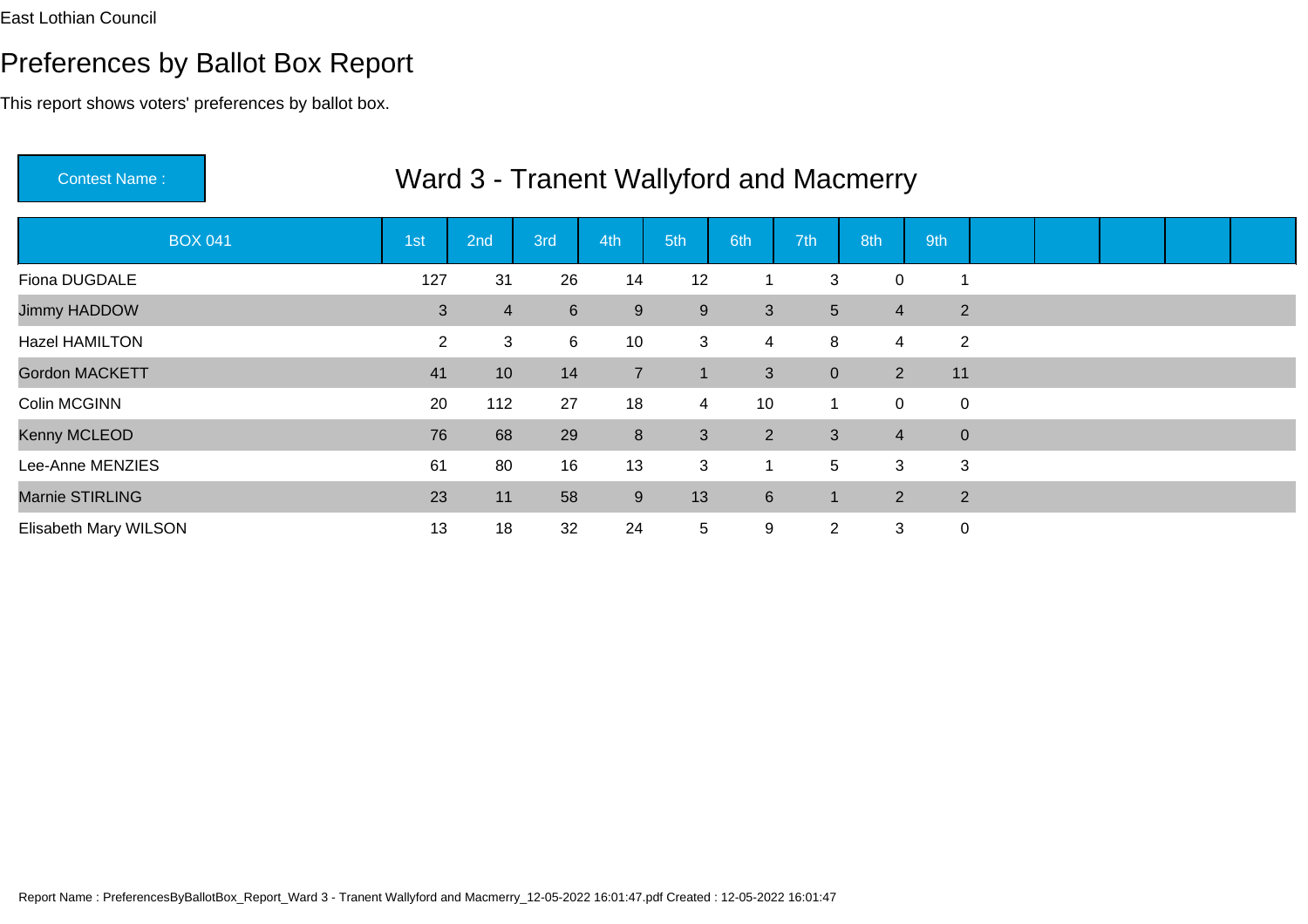This report shows voters' preferences by ballot box.

| <b>Contest Name:</b>  | Ward 3 - Tranent Wallyford and Macmerry |          |     |                |                 |                  |                |                 |                          |  |  |  |  |  |  |
|-----------------------|-----------------------------------------|----------|-----|----------------|-----------------|------------------|----------------|-----------------|--------------------------|--|--|--|--|--|--|
| PVTWM001              | 1st                                     | 2nd      | 3rd | 4th            | 5th             | 6th              | 7th            | 8th             | 9th                      |  |  |  |  |  |  |
| Fiona DUGDALE         | 135                                     | 114      | 44  | 27             | 8               | 14               | 3              | -1              | $\overline{\phantom{a}}$ |  |  |  |  |  |  |
| Jimmy HADDOW          |                                         | 8<br>3   | 35  | 16             | 14              | $\overline{4}$   | 13             | $\overline{7}$  | $6\phantom{1}6$          |  |  |  |  |  |  |
| <b>Hazel HAMILTON</b> |                                         | 3        | 19  | 14             | $\overline{7}$  | 5                | $\overline{7}$ | 14              | 6                        |  |  |  |  |  |  |
| <b>Gordon MACKETT</b> |                                         | 98<br>14 | 12  | $6\phantom{1}$ | $\overline{7}$  | $\overline{7}$   | $\overline{4}$ | $\overline{4}$  | 24                       |  |  |  |  |  |  |
| Colin MCGINN          | 116                                     | 138      | 33  | 18             | 11              | 8                | 8              | 3               | $\mathbf 0$              |  |  |  |  |  |  |
| Kenny MCLEOD          |                                         | 93<br>50 | 32  | 5 <sub>5</sub> | 3               | $6 \overline{6}$ | $\overline{7}$ | $6\overline{6}$ | 2                        |  |  |  |  |  |  |
| Lee-Anne MENZIES      | 43                                      | 82       | 15  | 13             | $\overline{2}$  | 3                | $\overline{7}$ | 6               | $\,6$                    |  |  |  |  |  |  |
| Marnie STIRLING       | 14                                      | 21       | 57  | 20             | 15 <sub>1</sub> | $\overline{5}$   | 5              | 5 <sup>5</sup>  | 2                        |  |  |  |  |  |  |
| Elisabeth Mary WILSON | 11                                      | 29       | 36  | 25             | 6               | 9                | 3              | 11              | $\overline{7}$           |  |  |  |  |  |  |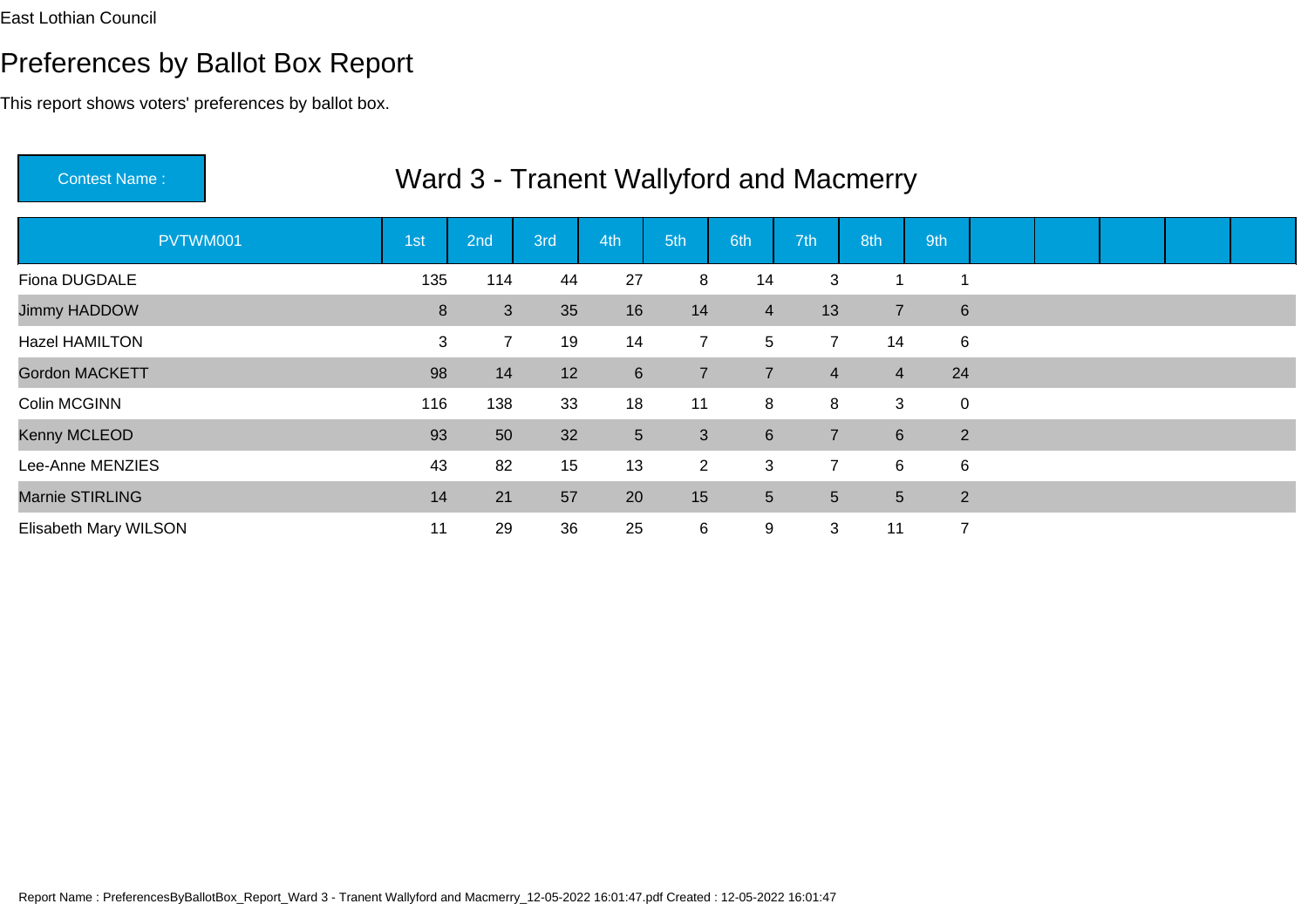This report shows voters' preferences by ballot box.

| Ward 3 - Tranent Wallyford and Macmerry<br><b>Contest Name:</b> |                |     |     |     |                |                |                |                      |                |  |  |  |  |  |
|-----------------------------------------------------------------|----------------|-----|-----|-----|----------------|----------------|----------------|----------------------|----------------|--|--|--|--|--|
| PVTWM002                                                        | 1st            | 2nd | 3rd | 4th | 5th            | 6th            | 7th            | 8th                  | 9th            |  |  |  |  |  |
| Fiona DUGDALE                                                   | 153            | 98  | 38  | 29  | 9              | 6              | 3              | 0                    | $\overline{2}$ |  |  |  |  |  |
| Jimmy HADDOW                                                    | $\overline{7}$ | 8   | 14  | 19  | $\overline{7}$ | $9\,$          | 8              | 8                    | $\sqrt{5}$     |  |  |  |  |  |
| <b>Hazel HAMILTON</b>                                           | 9              | 4   | 10  | 16  | $\overline{4}$ | $\overline{4}$ | 5              | 15                   | $\,6$          |  |  |  |  |  |
| <b>Gordon MACKETT</b>                                           | 71             | 15  | 26  | 12  | $\overline{4}$ | 3              | 5 <sup>5</sup> | $\overline{2}$       | 19             |  |  |  |  |  |
| Colin MCGINN                                                    | 114            | 141 | 54  | 14  | 15             | $\overline{4}$ | 4              | $\overline{2}$       | $\mathbf 0$    |  |  |  |  |  |
| Kenny MCLEOD                                                    | 94             | 76  | 35  | 12  | 5 <sup>5</sup> | 8              | $\overline{4}$ | $\blacktriangleleft$ | $\overline{2}$ |  |  |  |  |  |
| Lee-Anne MENZIES                                                | 57             | 86  | 21  | 17  | $\overline{7}$ | 6              |                | 5<br>4               | 1              |  |  |  |  |  |
| Marnie STIRLING                                                 | 22             | 19  | 80  | 14  | $\overline{7}$ | 3              | $6\phantom{1}$ | $\overline{4}$       | 2              |  |  |  |  |  |
| Elisabeth Mary WILSON                                           | 16             | 27  | 38  | 28  | 10             | 9              | 5              | 5 <sup>5</sup>       | 3              |  |  |  |  |  |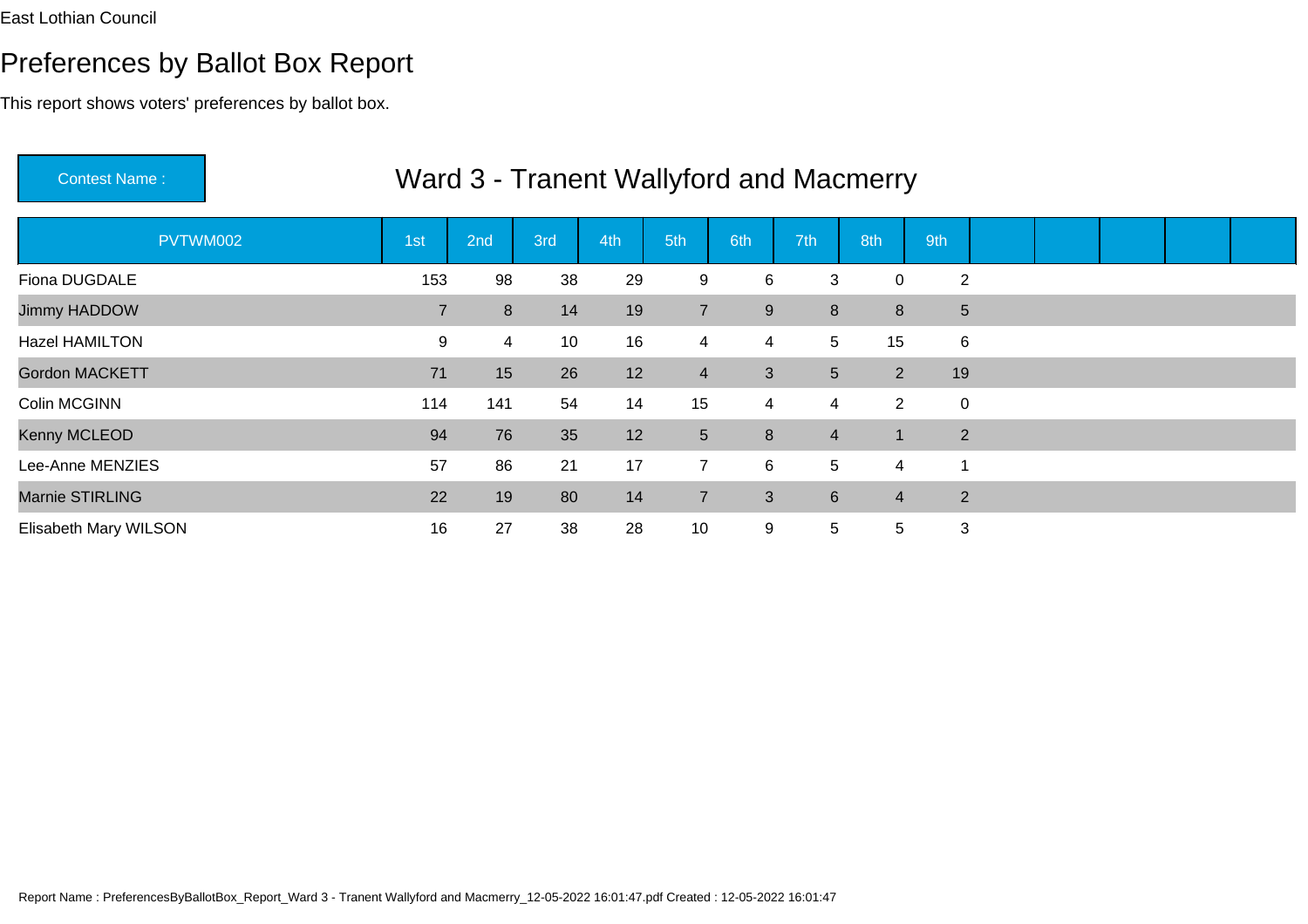This report shows voters' preferences by ballot box.

| <b>Contest Name:</b>  | Ward 3 - Tranent Wallyford and Macmerry |                |     |                |                |                |                |                |                |  |  |  |  |  |  |
|-----------------------|-----------------------------------------|----------------|-----|----------------|----------------|----------------|----------------|----------------|----------------|--|--|--|--|--|--|
| PVTWM003              | 1st                                     | 2nd            | 3rd | 4th            | 5th            | 6th            | 7th            | 8th            | 9th            |  |  |  |  |  |  |
| Fiona DUGDALE         | 130                                     | 116            | 38  | 21             | 11             | 4              | 3              | 3              | $\overline{2}$ |  |  |  |  |  |  |
| Jimmy HADDOW          | 3                                       | $\overline{7}$ | 23  | 14             | 9              | $\overline{4}$ | $\overline{7}$ | 8              | 6              |  |  |  |  |  |  |
| Hazel HAMILTON        | 3                                       | 4              | 17  | 12             | $\overline{4}$ | 3              | 8              | 10             | $\overline{7}$ |  |  |  |  |  |  |
| <b>Gordon MACKETT</b> | 82                                      | 18             | 36  | 12             | $\overline{4}$ | $\mathbf{1}$   |                | $\overline{7}$ | 23             |  |  |  |  |  |  |
| Colin MCGINN          | 100                                     | 129            | 51  | 21             | $\overline{7}$ | 9              | 5              | $\overline{2}$ | $\mathbf 0$    |  |  |  |  |  |  |
| Kenny MCLEOD          | 128                                     | 71             | 26  | $\overline{4}$ | $\overline{2}$ | $6\phantom{1}$ | $\overline{4}$ | 2              | $\mathbf{0}$   |  |  |  |  |  |  |
| Lee-Anne MENZIES      | 57                                      | 106            | 19  | 12             | $\overline{0}$ |                | $\overline{7}$ | 2              | $\overline{2}$ |  |  |  |  |  |  |
| Marnie STIRLING       | 19                                      | 9              | 64  | 11             | 12             | $\overline{7}$ |                | $\overline{4}$ | $\mathbf 0$    |  |  |  |  |  |  |
| Elisabeth Mary WILSON | 11                                      | 24             | 35  | 22             | 13             | 11             | $\overline{7}$ | 4              | $\overline{2}$ |  |  |  |  |  |  |